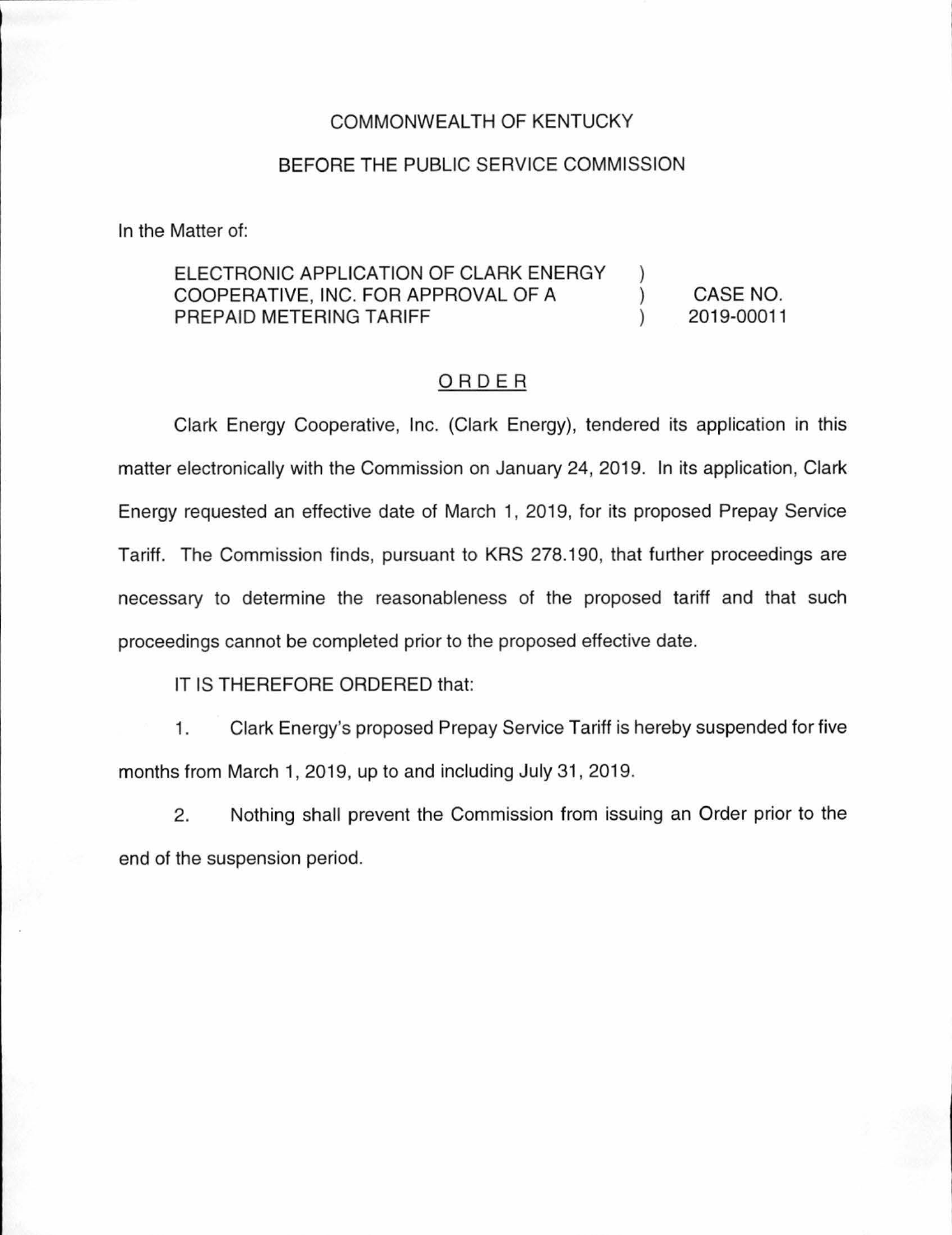By the Commission



ATTEST:

Then R. Pinson

Case No. 2019-00011